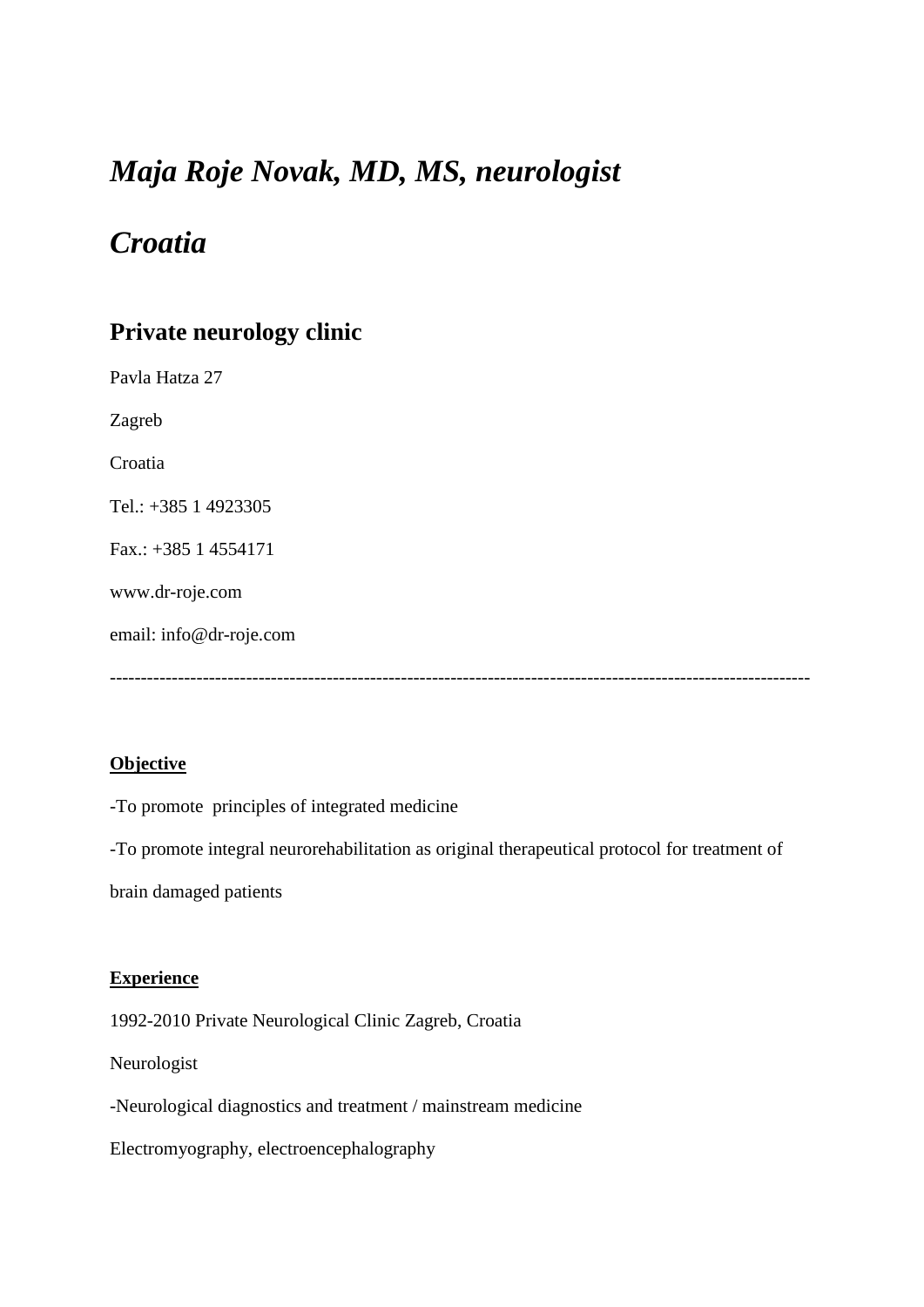-Integral neurorehabilitation for brain damaged patients particularly for cerebral palsy and multiple sclerosis patients (www.dr-roje.com) / integrated medicne

1989-1992 Clinical Hospital Center Zagreb, Croatia

Neurological resident

1984-1988 Children s hospital KLAIĆEVA Zagreb, Croatia Primary care in pediatrics

1979-1984 Emergency room Zagreb Zagreb, Croatia

Primary health care

1978-1979 Clinical Hospital Vinogradska Zagreb, Croatia Internship

### **Education**

1972-1977

Medical school Zagreb

1982

Acupuncture course

1984

Postgraduate studies in pediatrics- Medical school Zagreb

1987

MS Thesis: Treatment of bed wetting by acupuncture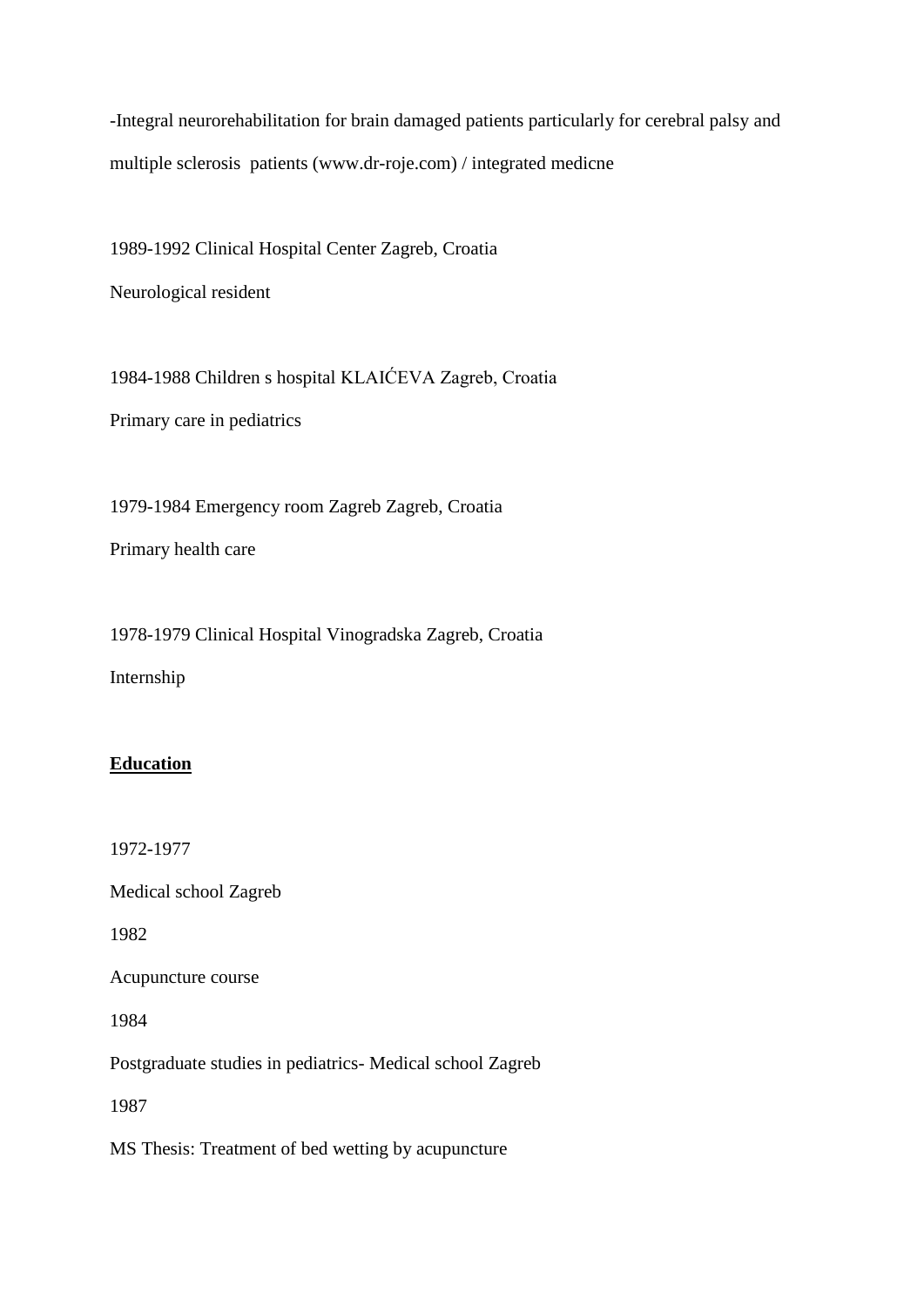Postgraduate studies in neurology 1989-1992 Residency- neurology 1998 International school of homeopathy

#### **Articles**

1.The treatment of nocturnal enuresis by acupuncture, Neurologija, vol 39, N03,1990

2. Case report on successful treatment of chronic nocturnal enuresis with acupuncture.

Homeopathy and behavioral conditioning- American Journal of acupuncture, Vol 24, No2-

3,1996

### **Awards**

Hwang Di award ot the 7th International congress of chinese medicine awarded by American eastern medical Institute, 1.8.1998, Berkeley, California, USA

#### **Original work**

1.System of Integral neurorehabilitation as a original integrated protocol for treatment of brain injured patients based on the principle of neuroplasticity

2.Patents pending:

a)Homeopathic remedy for spasticity of striated muscles

b)Allohomeotherapy- method trademark

#### 1990